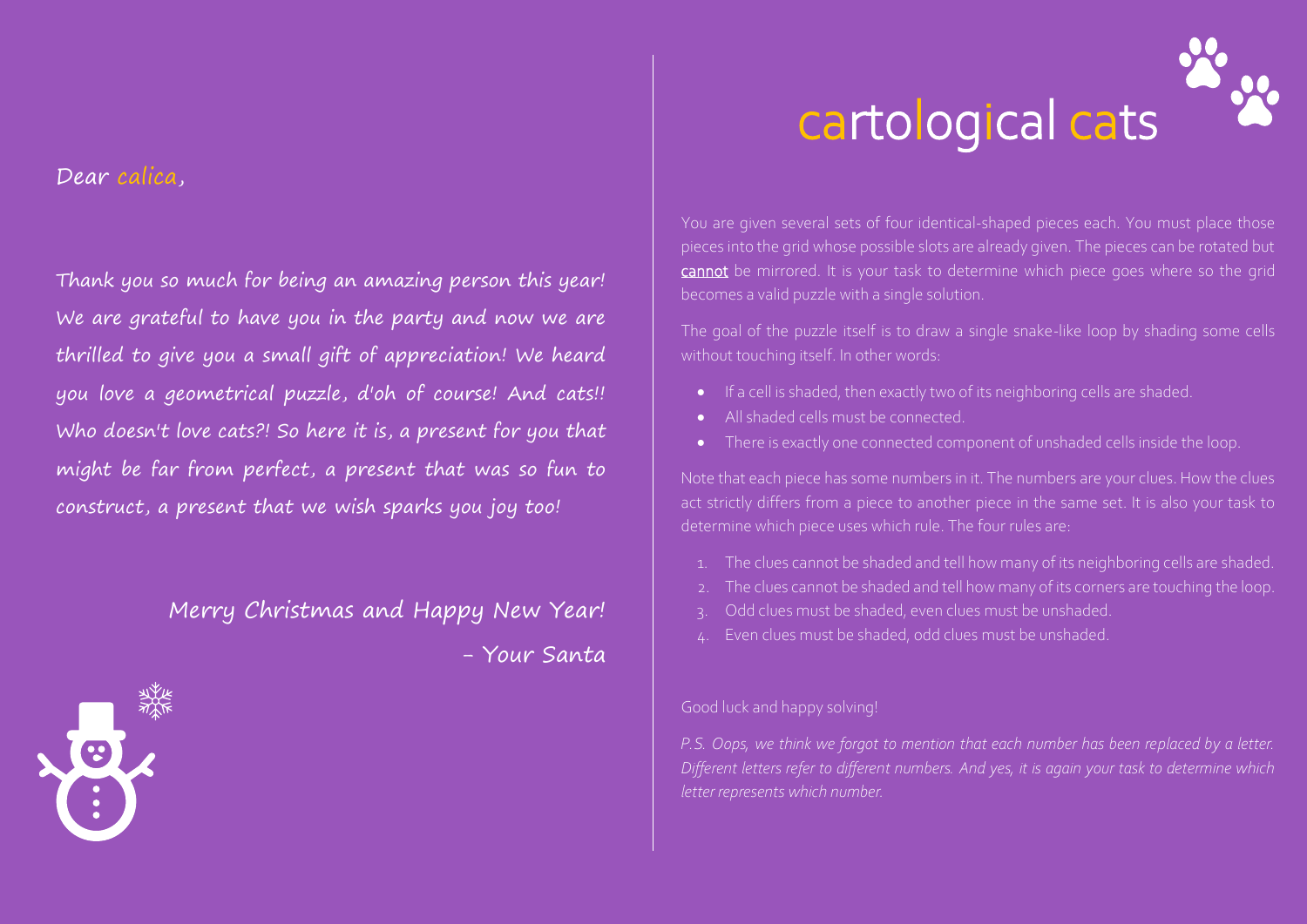

*The Pieces*